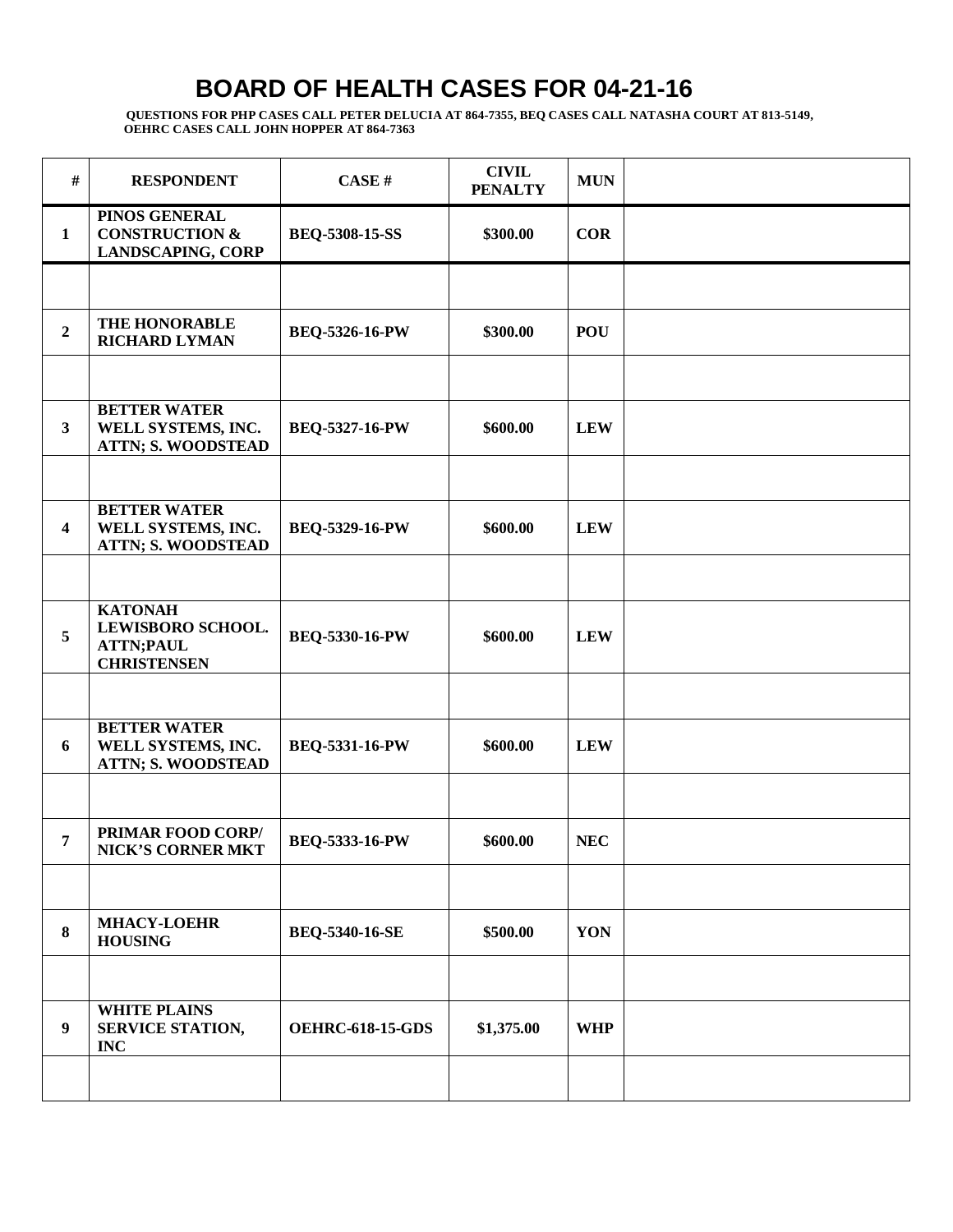| $\#$ | <b>RESPONDENT</b>                                                                                | CASE#                    | <b>CIVIL</b><br><b>PENALTY</b> | <b>MUN</b> |  |
|------|--------------------------------------------------------------------------------------------------|--------------------------|--------------------------------|------------|--|
| 10   | <b>MAXX PROPERTIES.</b><br>c/o MARIE VALENTE                                                     | <b>OEHRC-305-15-PBS</b>  | \$3,100.00                     | <b>MTV</b> |  |
|      |                                                                                                  |                          |                                |            |  |
| 11   | <b>DJ'S AUTO DELICIOUS</b><br><b>INC</b>                                                         | <b>OEHRC-403-15-PBS</b>  | \$7,800.00                     | <b>WHP</b> |  |
|      |                                                                                                  |                          |                                |            |  |
| 12   | <b>ARMONK GARAGE</b>                                                                             | <b>OEHRC-615-15-PBS</b>  | \$5,250.00                     | <b>NEC</b> |  |
|      |                                                                                                  |                          |                                |            |  |
| 13   | <b>FARROWS AUTO</b><br><b>SERVICE, INC</b>                                                       | <b>OEHRC-617-15-PBS</b>  | \$7,500.00                     | <b>MTP</b> |  |
|      |                                                                                                  |                          |                                |            |  |
| 14   | <b>NORTH COUNTY</b><br>PROPERTIES/RIVERA<br><b>TOYOTA MT KISCO</b>                               | <b>OEHRC-620-15-PBS</b>  | \$2,600.00                     | <b>MTK</b> |  |
|      |                                                                                                  |                          |                                |            |  |
| 15   | PHOENIX HOUSE<br><b>FOUNDATION</b>                                                               | <b>OEHRC-1204-15-PBS</b> | \$13,850.00                    | <b>COR</b> |  |
|      |                                                                                                  |                          |                                |            |  |
| 16   | HOVAT HOLDINGS,<br>LLC                                                                           | <b>OEHRC-1449-15-PBS</b> | \$1,000.00                     | YON        |  |
|      |                                                                                                  |                          |                                |            |  |
| 17   | <b>CONSOLIDATED</b><br><b>RESISTANCE CO OF</b><br>AMERICA, INC. c/o<br><b>COMM. REALTY, CORP</b> | <b>OEHRC-1451-15-PBS</b> | \$1,100.00                     | YON        |  |
|      |                                                                                                  |                          |                                |            |  |
| 18   | SAMAJ INVESTORS,<br><b>CORP</b>                                                                  | <b>OEHRC-1503-16-PBS</b> | \$500.00                       | <b>SOM</b> |  |
|      |                                                                                                  |                          |                                |            |  |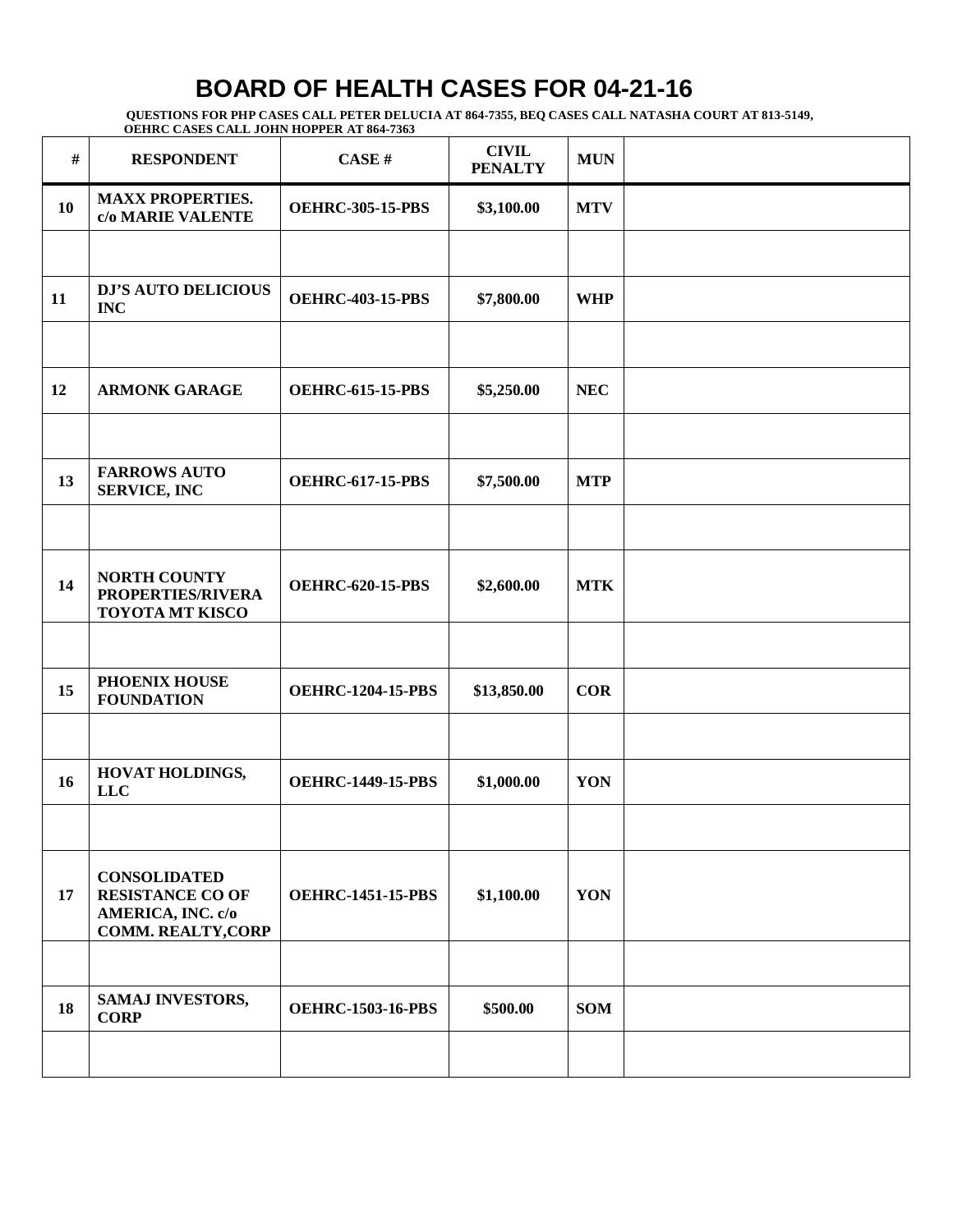| #  | <b>RESPONDENT</b>                                                                             | CASE#                    | <b>CIVIL</b><br><b>PENALTY</b> | <b>MUN</b> |                                                                                                                                          |
|----|-----------------------------------------------------------------------------------------------|--------------------------|--------------------------------|------------|------------------------------------------------------------------------------------------------------------------------------------------|
| 19 | <b>DJ'S AUTO DELICIOUS</b><br><b>INC</b>                                                      | <b>OEHRC-404-15-SP</b>   | \$500.00                       | <b>WHP</b> |                                                                                                                                          |
|    |                                                                                               |                          |                                |            |                                                                                                                                          |
| 20 | <b>JAWS CCL 1694, INC/</b><br><b>CENTRAL CIGAR</b><br><b>LOUNGE</b>                           | <b>PHP-085-15-ATUPA</b>  | \$3,100.00                     | YON        | <b>EMPLOYEE REQUIRED TO TAKE</b><br><b>TOBACCO TRAINING COURSE</b><br>WITHIN 60 DAYS OF RECEIVING<br><b>BOARD OF HEALTH ORDER. 2 PTS</b> |
|    |                                                                                               |                          |                                |            |                                                                                                                                          |
| 21 | <b>76 MIKE CONV STORE</b><br><b>CORP/76 MIKE CONV</b><br><b>STORE</b>                         | <b>PHP-087-15-ATUPA</b>  | \$900.00                       | <b>MTV</b> | <b>EMPLOYEE REQUIRED TO TAKE</b><br><b>TOBACCO TRAINING COURSE</b><br>WITHIN 60 DAYS OF RECEIVING<br><b>BOARD OF HEALTH ORDER. 2 PTS</b> |
|    |                                                                                               |                          |                                |            |                                                                                                                                          |
| 22 | <b>S &amp; M SERVICE</b><br><b>STATION</b><br><b>CORP/MOBIL</b>                               | <b>PHP-5950-15-ATUPA</b> | \$450.00                       | YON        |                                                                                                                                          |
|    |                                                                                               |                          |                                |            |                                                                                                                                          |
| 23 | STEINMANN ENT, INC/<br><b>STEINMANN ENT</b>                                                   | <b>PHP-001-16-ATUPA</b>  | \$1,050.00                     | <b>YTN</b> | <b>EMPLOYEE REQUIRED TO TAKE</b><br><b>TOBACCO TRAINING COURSE</b><br>WITHIN 60 DAYS OF RECEIVING<br><b>BOARD OF HEALTH ORDER. 2 PTS</b> |
|    |                                                                                               |                          |                                |            |                                                                                                                                          |
| 24 | <b>MEDYEN ALI AL-</b><br><b>JAHIYM/SOUTH STR</b><br><b>MARKET &amp; DELI</b>                  | <b>PHP-011-16-ATUPA</b>  | \$2,100.00                     | <b>PEE</b> | <b>EMPLOYEE REQUIRED TO TAKE</b><br><b>TOBACCO TRAINING COURSE</b><br>WITHIN 60 DAYS OF RECEIVING<br><b>BOARD OF HEALTH ORDER. 2 PTS</b> |
|    |                                                                                               |                          |                                |            |                                                                                                                                          |
| 25 | <b>WENDY'S OLD</b><br><b>FASHIONED</b><br><b>HAMBURGERS OF NY/</b><br><b>WENDY'S #1692513</b> | <b>PHP-5858-15-FSE</b>   | \$600.00                       | <b>MTP</b> |                                                                                                                                          |
|    |                                                                                               |                          |                                |            |                                                                                                                                          |
| 26 | <b>OISHII, INC/ OISHII</b>                                                                    | <b>PHP-6264-16-FSE</b>   | \$2,900.00                     | <b>MTK</b> |                                                                                                                                          |
|    |                                                                                               |                          |                                |            |                                                                                                                                          |